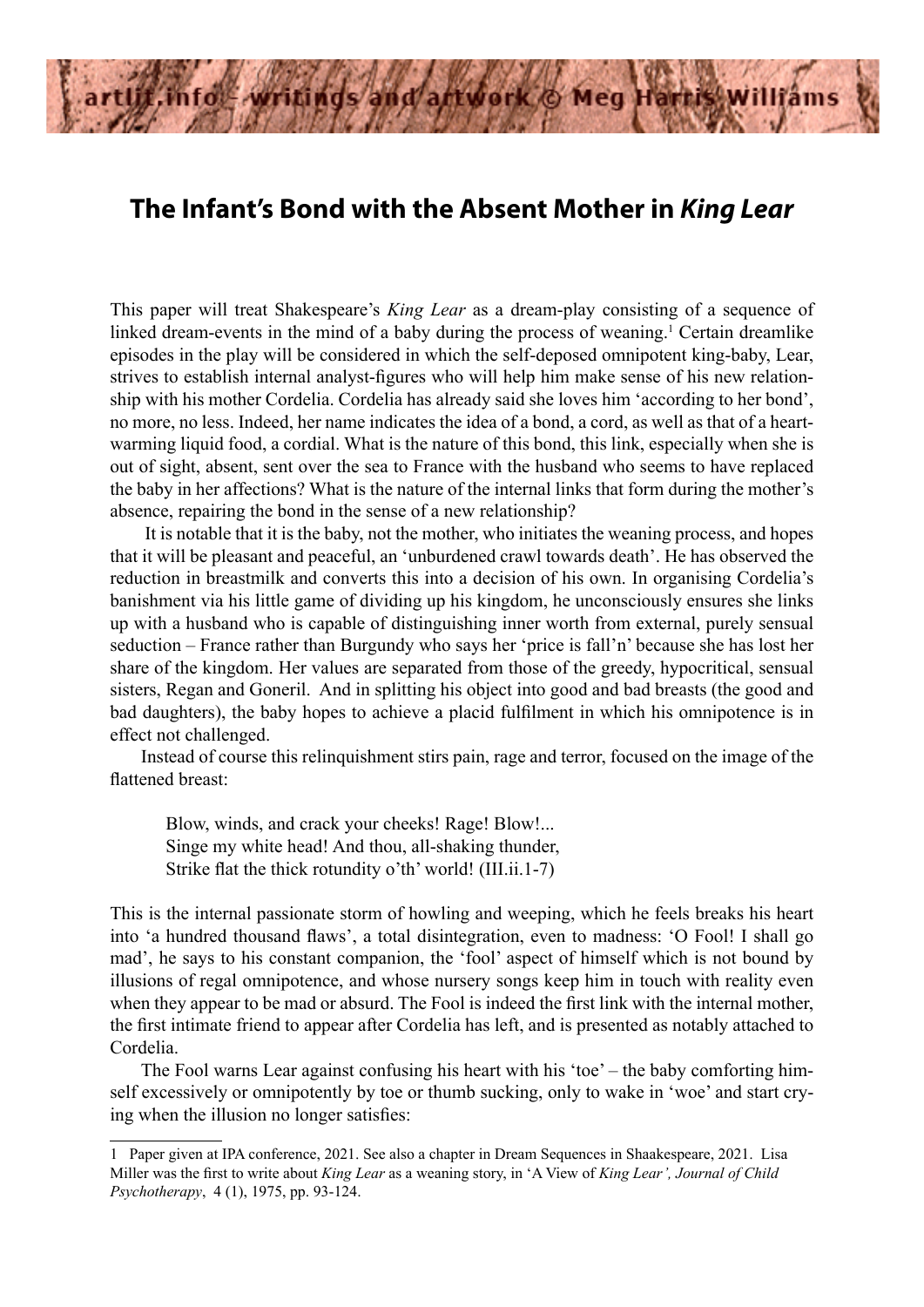The man that makes his toe What he his heart should make, Shall of a corn cry woe, And turn his sleep to wake. (II.ii.31-4)

The little toe-penis, like a 'shell'd peascod', has no 'house' for its 'head', just as his own mouth has no nipple to house; container and contained are separated, resulting in 'houseless heads and unfed sides' (III.iv.30). In this way Lear comes to terms with the fact that he is just a small child, a fool, playing bo-peep with his mother, his little penis no more 'prosperous' than Edmund's, and the consciousness of his own helplessness is the first step in self-knowledge.

Lear's internalised object needs to be expanded by incorporating new qualities, essentially those of strength, patience and philosophy. His understanding of his sense of helplessness is promoted by another guide, namely his old advisor and counsellor, Kent, whom he has rejected along with Cordelia. Kent represents an internal father-figure who has in the past been capable of moderating this passionate baby's tantrums: 'Come not between the Dragon and his wrath' (I.i.121) he says to Kent, this time rejecting his interventions and banishing him from the court. Kent then takes on the burden of Lear's rage and helplessness, when he provokes the false courtiers who surround the bad sisters, in the guise of civilisation, and insists that authentic feelings must take precedence over good manners. This results in Kent being punished by being put in the stocks overnight. He is immobilised like a baby within the bars of its cot. His paternal identification with 'dragon' Lear is pictured in his knocking down of Regan's servant (who represents hypocrisy); yet he is able to make constructive use of the physical confinement that ensues, when he draws from his pocket a letter from Cordelia and reads it by moonlight, thus extending the baby's imaginative capacity to endure his object's absence.

*Kent:* Approach, thou beacon to this under globe, That by thy comfortable beams I may Peruse this letter. … I know 'tis from Cordelia, Who hath most fortunately; been informed Of my obscured course; and shall find time From this enormous state, seeking to give Losses their remedies. (II.iii.163-169)

This passage emphasises the role played by the adult-part, taking on the 'shame' and humiliation of being confined by the bad mother who restricts his expression of rage by subduing him in the 'stocks', in a darkened 'obscured course', where however he is put in mysterious contact with the good mother, Cordelia, who appears in memory like a sun whose 'comfortable beams' promise emotional 'remedies' to losses that are felt to be enormous. The adult-part is thus shown to be in touch with developmental forces that are working in the background on the baby's behalf, forging links outside the omnipotent control of his ego. This is by contrast with the 'hundred knights' of baby Lear's omnipotence, who are reduced by the harsh sister-breasts to no followers at all. They attempted to dominate the mother through loud bullying behaviour, screams and rages. Instead, with his internal analyst-figure in the stocks, bearing the humiliation on his behalf, the baby is being gradually orientated towards tolerating the depressive position.

This is the beginning of an oedipal phantasy of a reparative intercourse hovering in the background, outside his reach, on the horizon, just beyond the white cliffs of Dover where the white breast used to be. It is significant that this is established before the worse turmoil of the storm on the heath is undergone. This is the central dream-drama of the play, the crisis during which the baby is required to develop an internal philosopher as part of his own internal equip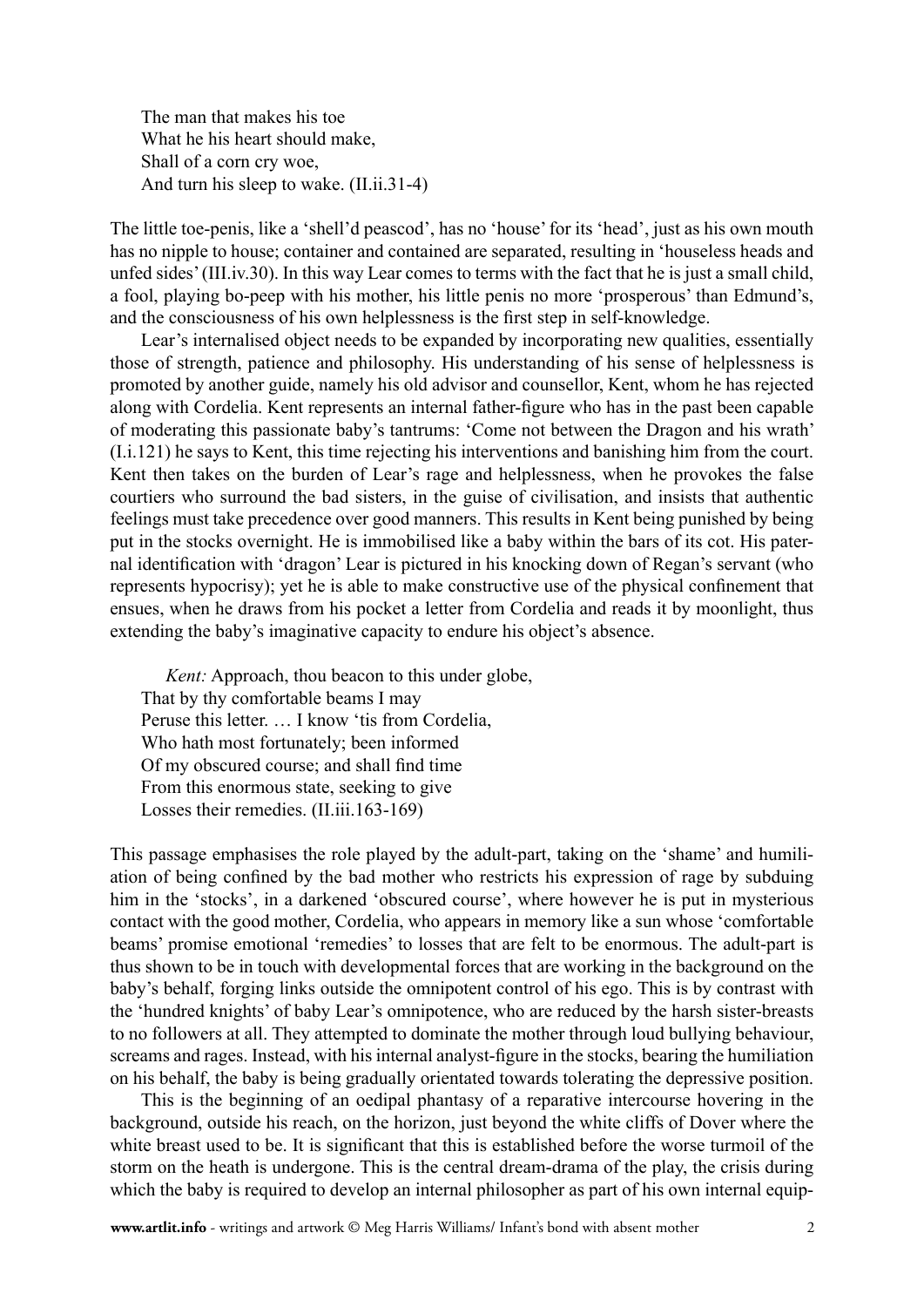ment. This development takes place in the form of Mad Tom, the disguise which Edgar has been forced to take on behalf of both babies, Lear and his own father Gloucester, in order to sort out their confusion of values and enable them to proceed on their way beyond infancy. Owing to Kent's Christ-like suffering in the stocks, and the authenticity of feeling of the Fool, Lear makes contact with Edgar, who becomes recognised explicitly as his internal 'philosopher'.

Kent and the Fool are instrumental in helping the background communications that are worked through during the storm. They introduce Lear to his internal philosopher, Edgar, which constitutes a turning-point in the play and in the weaning process, the next stage in the evolution of his rapprochement with Cordelia. This is imaged in terms of the action, when the Fool comes upon a rickety shelter in the middle of the storm, and then rushes out again in fear at the strange 'spirit' he has discovered inside it, namely Mad Tom, a new internal object. This happens after Lear for the first time shows concern for his Fool, indicating a genuine depressive position:

*Lear*: How dost, my boy? Art cold? I am cold myself. Where is this straw, my fellow? (III.ii.67-68)

Edgar is in a sense the new, more sophisticated Fool. He has already been separated from his bad brother Edmund who is addicted to masturbatory phantasies that shore up his fragile ego (his belief in his own bastardy). Emotionally, the turn is a reversal of the baby's egocentricity, his belief that he is the only needy baby in the world. Instead, Lear becomes aware of the idea of 'unaccommodated man' as the universal condition of humanity with its need for there to be an egalitarian distribution of benefits (food, milk) 'so distribution shall undo excess/ And each man have enough'. He realises that his previous conception of his kingly role was founded upon greed, the desire to have everything about his mother for himself. Now he cannot regain his mother without acknowledging that he is not her only baby. Instead of rejecting her bond, her link with others, he strengthens it whilst paradoxically relinquishing his propriety over it.

It is for these reasons of egality, distribution, and fairness, that the central 'trial' in the storm is preoccupied with the theme of justice, in the midst of the emotional torments represented by biting fiends, dogs, faeces and poisons, all vividly and somatically real to the baby or small child, and experienced as punishment for his greed and bad feelings. The hovel represents the primitive beginnings of a container for knowledge. Then mysteriously, the little group find themselves in a farmhouse, representing a better quality state of mind in which to 'anatomise' the cruel aspects of the weaning mother in a rational manner. Inside, they conduct a judicial hearing. During this process Lear decides to stick close to Mad Tom, this 'learned Theban' or 'good Athenian'. It takes the form of a judicial hearing. 'What is the cause of thunder?' (faeces) Lear had asked Edgar (III.iv.159). Mad Tom, by poetic identification, understands what it feels like to be 'an Angler in the lake of Darkness', attacked by fiends with 'red burning spits' in the form of wind, wet and thunder – urine and faeces that penetrate the skin and are experienced as hellish punishments for the baby's evacuations. The 'foul fiend bites his back' too, and his refrain is 'Tom's' a-cold'.

Now, elevated from naked beggar to 'robed man of justice', Edgar says, 'Let us deal justly' (III.vi.37). The part of Goneril, in their little play-within-a-play, is represented by a 'joint-stool' and associated with forked fiends and faeces (stools). The poison is drawn out and modified; Edgar puts the baby's destructive feelings in perspective:

And for one blast of thy minikin mouth Thy sheep shall take no harm. (III.vi.43-5)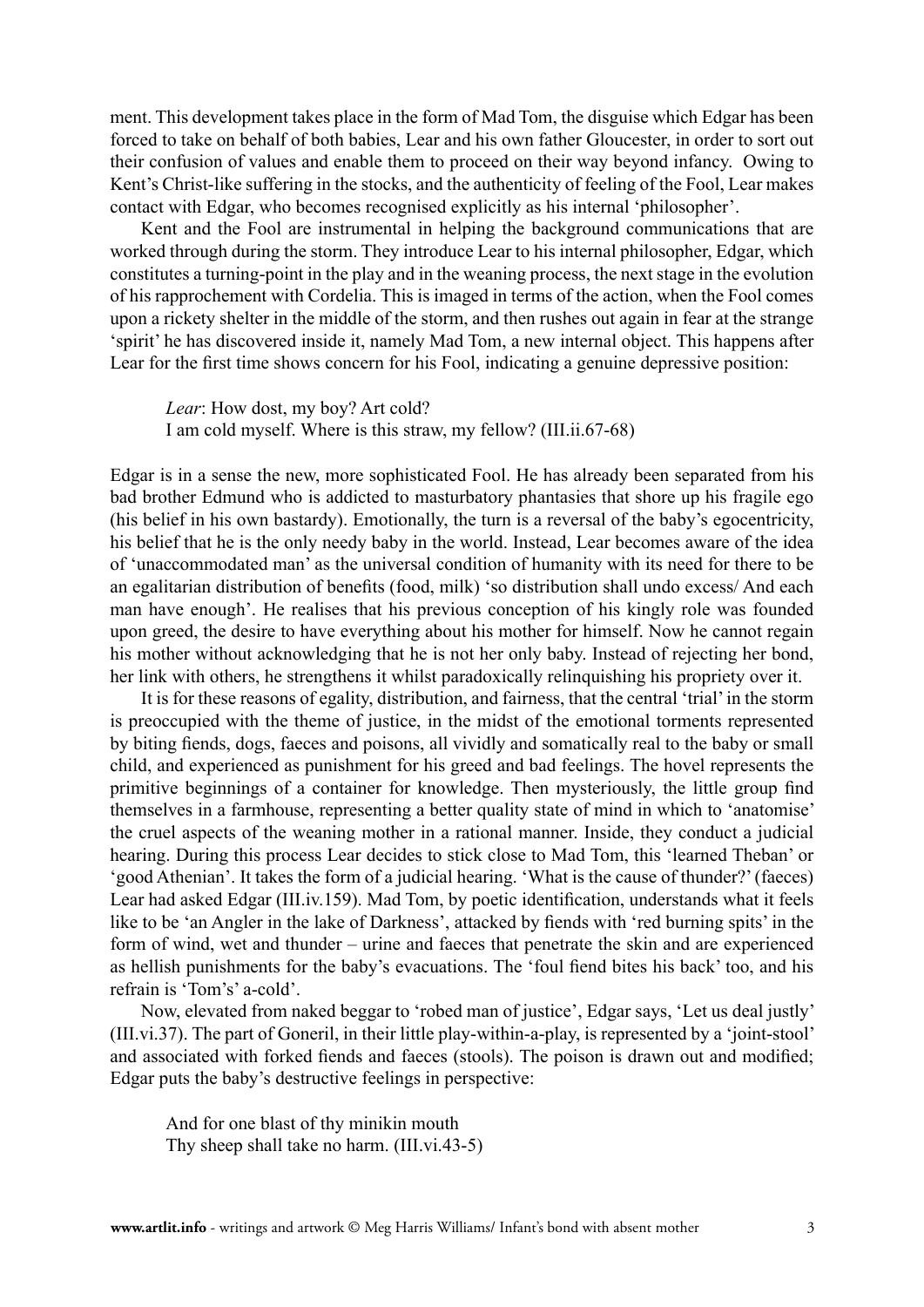Lear's 'minikin mouth' (and anus) with their 'blasts', are not as big and destructive as he fears. His attacking devils then modulate into more familiar or recognizable 'little dogs' with household names whom Tom chases away:*'*Tom will throw his head at them. Avaunt, you curs!' The fiendish quality of the cruel biting black nipple (Goneril) is transmuted into a more plaintive, almost nostalgic relation with these three 'little dogs' (daughters) who were once his friends – 'Sweetheart' being a synonym for 'Cordelia'. It is after this piece of analysis that Lear is able to adopt the voice of his internal mother to hush his baby-self to sleep:

*Lear*: Make no noise, make no noise; draw the curtains; so, so. We'll go to supper in the morning.

*Fool*: And I'll go to bed at noon. (III.vi.85-7)

These are the Fool's last words; after this, his role as nascent poet who can speak the truth of feeling is taken over fully by Edgar. He is now the passionately accepted adult part, the internal analyst, the guide who can convert the baby's feelings into thoughts during his dreams, and who leads him back to Cordelia, or rather forwards to a new relationship with his mother.

All this time, Cordelia has been 'over the bourne' in France with her new husband, a private space at a small distance from the England full of babies, connected however by imagination and identification. Here she has been in a state of reverie, while the baby has been learning to dream of a reparative intercourse beyond his omnipotent control.

This dream is facilitated, or even instigated, by Edgar. We remember that he serves, or belongs to, not just one baby but two: he is the true son of Gloucester, the other old man or baby whose story runs parallel to that of Lear. This baby is at a similar stage in development and his experience reinforces that of Lear, reminding us that the weaning process is in essence the same for babies of all kinds of disposition, whether fiery and tyrannical like Lear or soft and easy-going like Gloucester. Gloucester discovers the idea of a cruel sensuality later than Lear, resulting in his being blinded in order to learn to 'see feelingly'. This enforced awareness of cruelty results in the creation of a harsh combined object in his mind, in the form of an overpowering paternal superego and witch-mother, something which Edgar helps him to modulate and overcome when he leads him to the cliffs of Dover and describes for him the baby's-eye view of the dizzy heights of the treacherous mother's body. After he has rescued his father, by means of this poetic understanding, he leads him to the place at which he discovers 'ripeness is all'. At this point of achieved knowledge, he is ready to die, but from happiness at recognition of his son, the new self that will succeed him as his heart 'bursts smilingly'.

The cliffs of Dover were Gloucester's dream of weaning; they are the prologue to the same, but more complicated, weaning of Lear at the same place of maternal elevation. Lear's denouement takes longer but is also more thoughtful. It begins with his giving advice to his sibling baby about the new life confronting them:

*Lear*: We came crying hither: Thou know'st the first time that we smell the air We wawl and cry... (IV.vi.180-2)

In advising Gloucester he is also realising for himself that their transition from breastfeeding babies to adults is in a sense a type of new birth, a new phase in their personality – the 'catastrophic change' of which Bion speaks in his model of development. The new life is, as always in poetry, seen as a type of death and rebirth. Here it images the transition from breastfeeding babies to adults in the sense of people who are no longer dependent on the external object but who have internalised their object. So when Lear is finally reunited with Cordelia, he does not